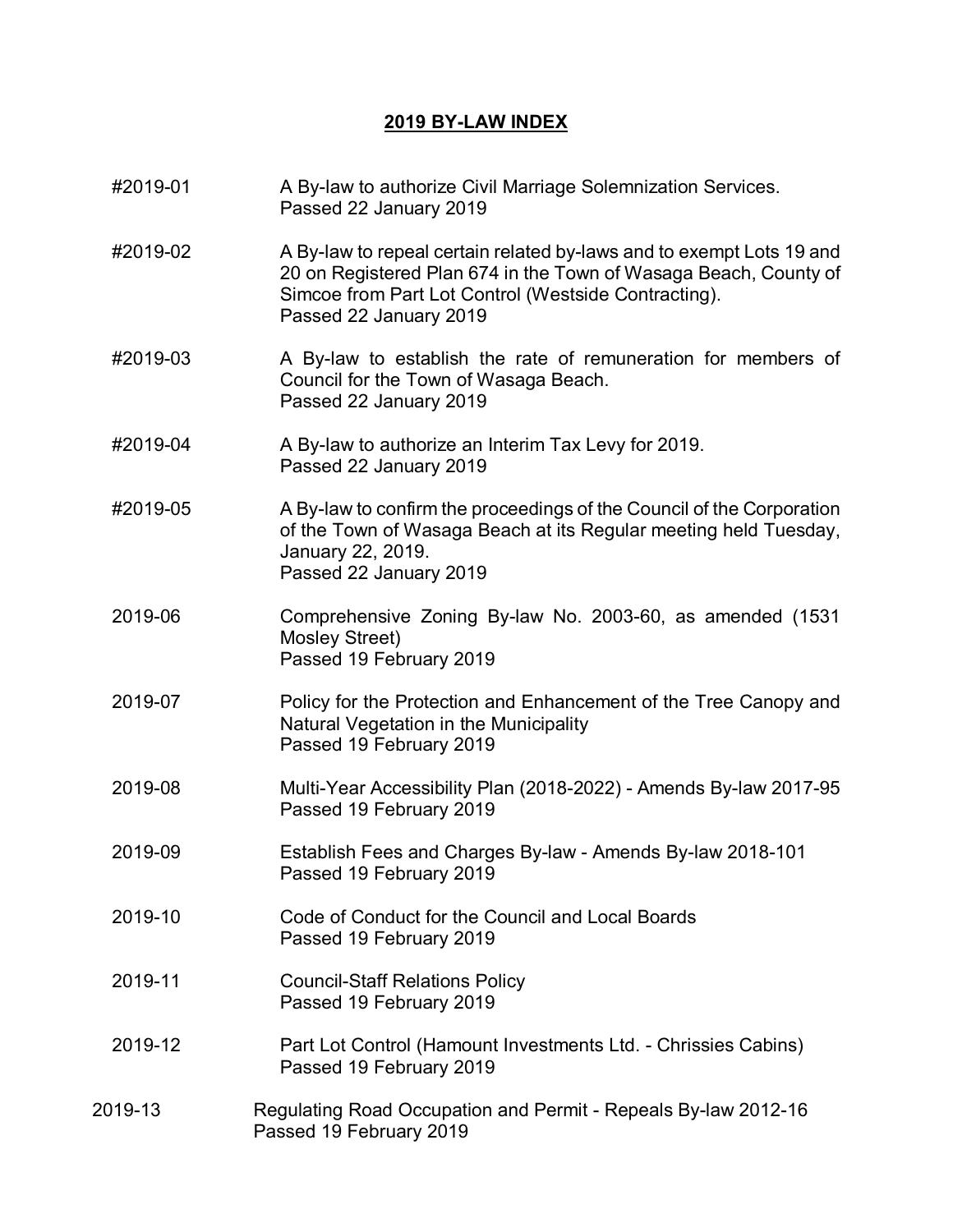| 2019-14 | Maintenance of Land - Clean and Clear Condition - Repeals By-law 2009-<br>50                                                                                                   |
|---------|--------------------------------------------------------------------------------------------------------------------------------------------------------------------------------|
|         | Passed 19 February 2019                                                                                                                                                        |
| 2019-15 | Noise and Nuisance By-law - Repeals By-law 2016-97<br>Passed 19 February 2019                                                                                                  |
| 2019-16 | A By-law to confirm the proceedings of the Council of the Corporation of<br>the Town of Wasaga Beach at its Regular meeting held February 19, 2019.<br>Passed 19 February 2019 |
| 2019-17 | Amendment No. 53 to the Official Plan<br>Passed 28 February 2019                                                                                                               |
| 2019-18 | Pacific Developments Inc. & 1415069 Ontario Ltd. - Amends - Zoning By-<br>law 2003-60<br>Passed 28 February 2019                                                               |
| 2019-19 | A By-law to confirm the proceedings of the Council of the Corporation of<br>the Town of Wasaga Beach at its Regular meeting held February 28, 2019.<br>Passed 28 February 2019 |
| 2019-20 | Letter of Agreement - Ministry of Transportation - Funding Dedicated Gas<br><b>Tax Funds</b><br>Passed 03 March 2019                                                           |
| 2019-21 | A By-law to confirm the proceedings of the Council of the Corporation of<br>the Town of Wasaga Beach at its Regular meeting held March 3, 2019.<br>Passed 03 March 2019        |
| 2019-22 | Budget 2019<br>Passed 26 March 2019                                                                                                                                            |
| 2019-23 | Planning Accessible Meetings and Events Policy - Repeals By-law 2013-<br>91                                                                                                    |
| 2019-24 | Passed 26 March 2019<br>Parkbridge Lifestyles Community - Amends Zoning By-law 2003-60<br>Passed 26 March 2019                                                                 |
| 2019-25 | Procedural By-law - Repeals By-law 2016-101<br>Passed 26 March 2019                                                                                                            |
| 2019-26 | Business Licences - Repeals By-law 2007-38<br>Passed 26 March 2019                                                                                                             |
| 2019-27 | Wage Grid and Ladder Chart<br>Passed 26 March 2019                                                                                                                             |
| 2019-28 | A By-law to confirm the proceedings of the Council of the Corporation of<br>the Town of Wasaga Beach at its Regular meeting held March 26, 2019.<br>Passed 26 March 2019       |
| 2019-29 | Appointment of Municipal Law Enforcement Officers and Property<br><b>Standards Officers</b><br>Passed 30 April 2019                                                            |
| 2019-30 | Appointment of Seasonal Municipal Law Enforcement Officers<br>Passed 30 April 2019                                                                                             |
| 2019-31 | Amendment No. 54 to the Official Plan<br>Passed 30 April 2019                                                                                                                  |
| 2019-32 | Georgian Sands Village (Elm Wasaga Beach) - Amends Zoning By-law<br>2003-60<br>Passed 30 April 2019                                                                            |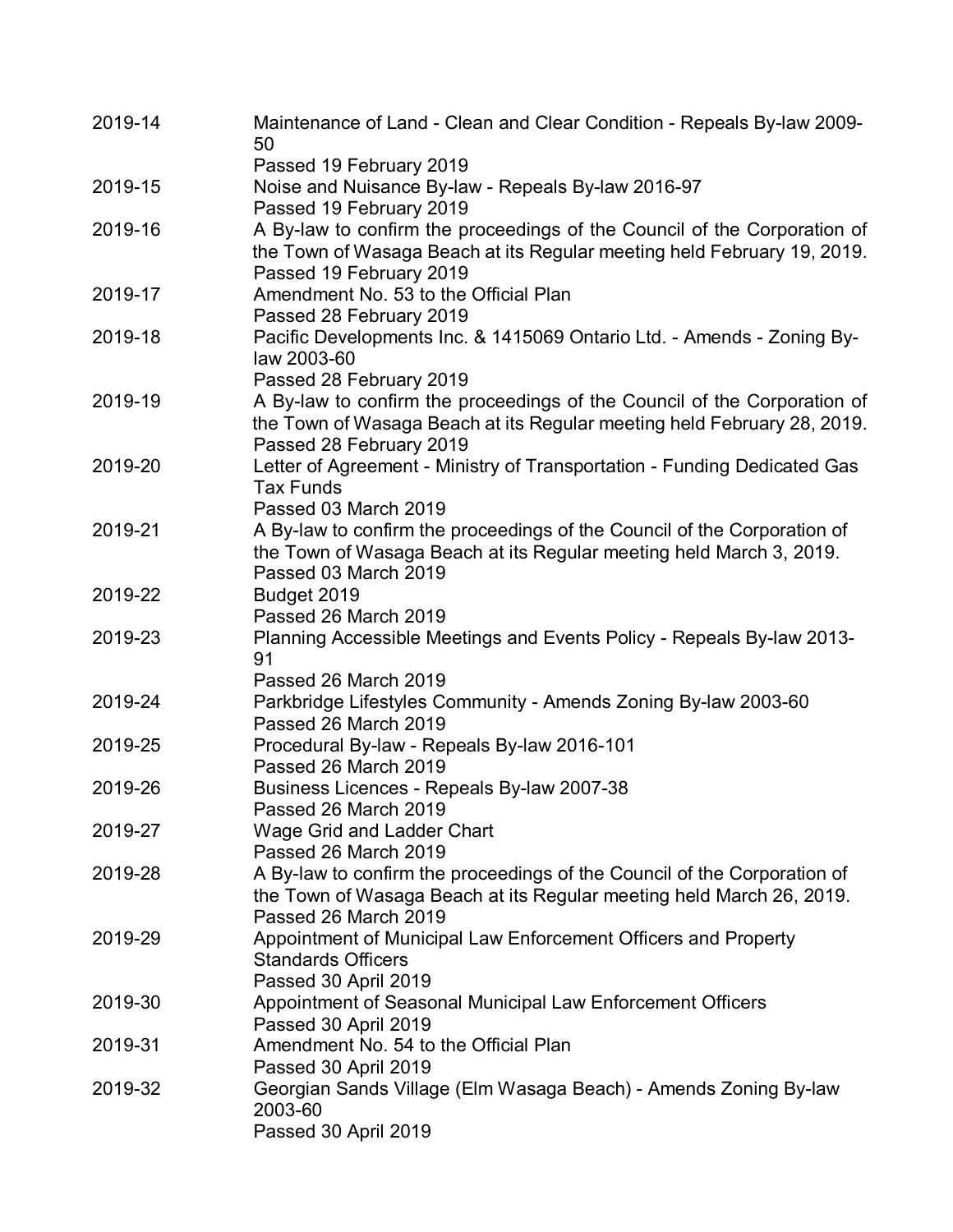| 2019-33 | <b>Road Occupation Policy</b>                                            |
|---------|--------------------------------------------------------------------------|
|         | Passed 30 April 2019                                                     |
| 2019-34 | <b>Approval of Standard Lease</b>                                        |
|         | Passed 30 April 2019                                                     |
| 2019-35 | Shareholder Direction (Geosands Inc.) - Repeals By-law 2000-65           |
|         | Passed 30 April 2019                                                     |
| 2019-36 | Tax Rates and Levy Taxes 2019                                            |
|         | Passed 30 April 2019                                                     |
| 2019-37 | Terms of Reference for Youth Advisory Council                            |
|         | Passed 30 April 2019                                                     |
| 2019-38 | Section 3.18 Street Requirement - Zoning By-law 2008-60                  |
|         | Passed 30 April 2019                                                     |
| 2019-39 | Lease Agreement - Burger King - 41 Beach Drive Unit C & D                |
|         | Passed 30 April 2019                                                     |
| 2019-40 | Lease Agreement - Baked & Pickled - 41 Beach Drive Unit F                |
|         | Passed 30 April 2019                                                     |
| 2019-41 | Lease Agreement - One Love - 47 Beach Drive Unit G                       |
|         | Passed 30 April 2019                                                     |
| 2019-42 | Lease Agreement - Perfect Image - 47 Beach Drive Unit H                  |
|         | Passed 30 April 2019                                                     |
| 2019-43 | Lease Agreement - Blu Wave Board Co. - 123 Beach Drive                   |
|         | Passed 30 April 2019                                                     |
| 2019-44 | Lease Agreement - 9406069 Canada Inc. - 50 Mosley Street                 |
|         | Passed 30 April 2019                                                     |
| 2019-45 | Lease Agreement - 2688424 Ontario Inc. - 13 First Street, Unit 1         |
|         | Passed 30 April 2019                                                     |
| 2019-46 | Lease Agreement - Taste of Paradise - 12 Main Street Unit 1H             |
|         | Passed 30 April 2019                                                     |
| 2019-47 | Lease Agreement - Beach Veggie - 12 Main Street Unit 2H                  |
|         | Passed 30 April 2019                                                     |
| 2019-48 | Lease Agreement - Red Hot Explorers - 12 Main Street Unit 4C             |
|         | Passed 30 April 2019                                                     |
| 2019-49 |                                                                          |
|         | Lease Agreement - Wasaga Scoops Ice Cream - 12 Main Street Unit 5E       |
|         | Passed 30 April 2019                                                     |
| 2019-50 | Lease Agreement - SQ Fries - 12 Main Street Unit 6G                      |
|         | Passed 30 April 2019                                                     |
| 2019-51 | Lease Agreement - T's Tacoria - 12 Main Street Unit 8U                   |
|         | Passed 30 April 2019                                                     |
| 2019-52 | Lease Agreement - WJAB Holdings, 31 Beach Drive Unit 1                   |
|         | Passed 30 April 2019                                                     |
| 2019-53 | A By-law to confirm the proceedings of the Council of the Corporation of |
|         | the Town of Wasaga Beach at its Regular meeting held April 30, 2019.     |
|         | Passed 30 April 2019                                                     |
| 2019-54 | A By-law to confirm the proceedings of the Council of the Corporation of |
|         | the Town of Wasaga Beach at its Special meeting held May 24, 2019.       |
|         | Passed 24 May 2019                                                       |
| 2019-55 | Appointment of Seasonal Municipal Law Enforcement Officer                |
|         | Passed 28 May 2019                                                       |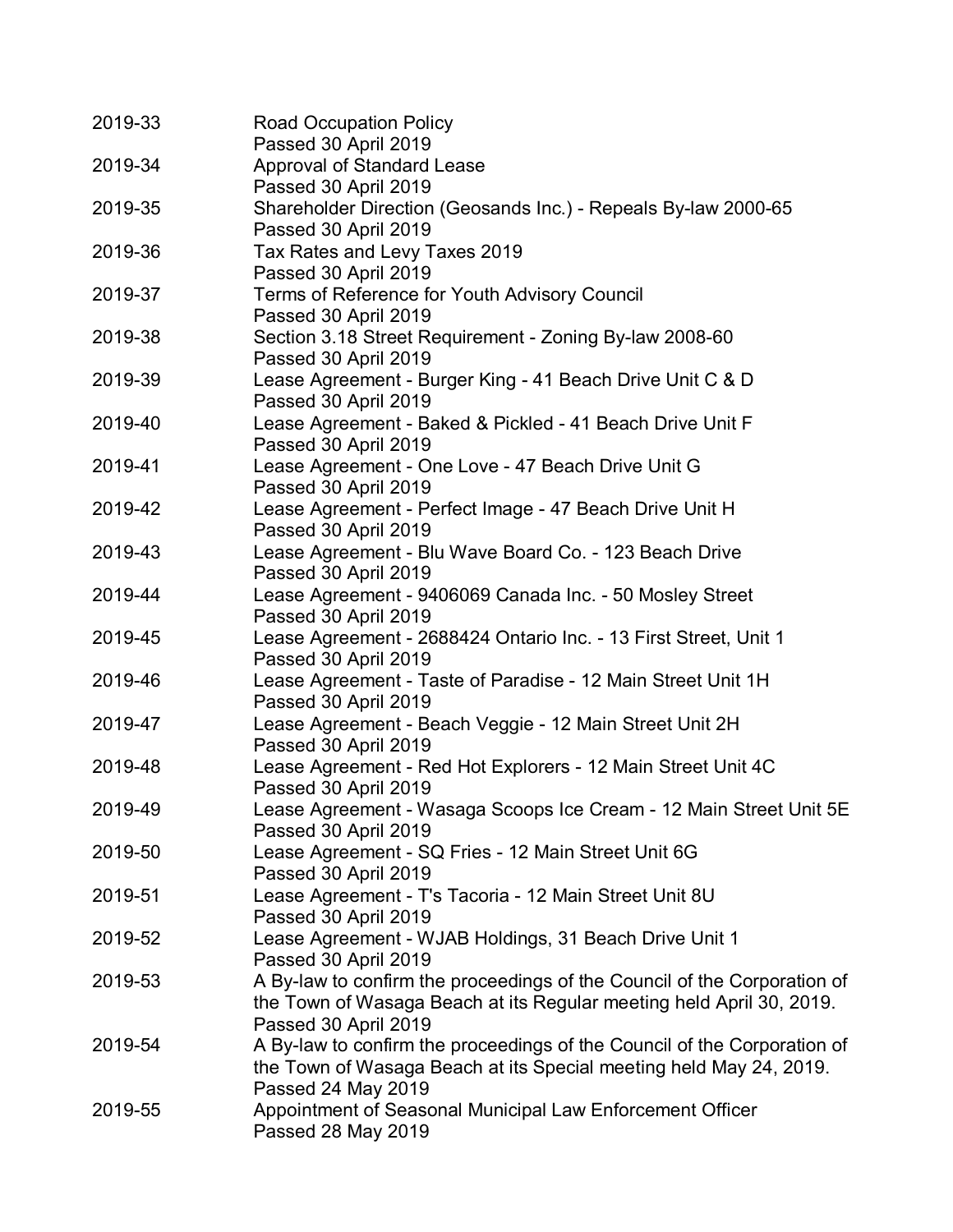| 2019-56 | Terms of Reference for Tourism Advisory Committee<br>Passed 28 May 2019                                                                                              |
|---------|----------------------------------------------------------------------------------------------------------------------------------------------------------------------|
| 2019-57 | Memorandum of Understanding - Baseload Power Corp - Charging<br>Station - 1724 Mosley Street                                                                         |
| 2019-58 | Passed 28 May 2019<br>Lease Agreement - 12 Main Street Unit 3B<br>Passed 28 May 2019                                                                                 |
| 2019-59 | Lease Agreement - 12 Main Street Unit 7S<br>Passed 28 May 2019                                                                                                       |
| 2019-60 | Lease Agreement - 12 Main Street Unit 10N<br>Passed 28 May 2019                                                                                                      |
| 2019-61 | Lease Agreement - Memphis BBQ Snow - 12 Main Street Unit 11R<br>Passed 28 May 2019                                                                                   |
| 2019-62 | Lease Agreement - Daliatys Esco Bar - 12 Main Street Unit 12J<br>Passed 28 May 2019                                                                                  |
| 2019-63 | License Agreement - Ziggy Kowalik - 21 Main Street Parking Lot -<br>Georgian Inn Resort<br>Passed 28 May 2019                                                        |
| 2019-64 | Lease Agreement - Nicolas Diamantopoulos - 115 Beach Dr. Unit 7<br>Passed 28 May 2019                                                                                |
| 2019-65 | Fees and Charges By-law - Amends By-law 2018-101<br>Passed 28 May 2019                                                                                               |
| 2019-66 | Agreement with County of Simcoe for Wildland Firefighting Services<br>Passed 28 May 2019                                                                             |
| 2019-67 | A By-law to confirm the proceedings of the Council of the Corporation of<br>the Town of Wasaga Beach at its regular meeting held May 28, 2019.<br>Passed 28 May 2019 |
| 2019-68 | Exempt Blocks 48, 51 & 57 - (Elm Wasaga Beach - Georgian Sands<br>Phase 1)<br>Passed 13 June 2019                                                                    |
| 2019-69 | Exempt Plan of Condominium Blocks 51 & 51.1(Elm Wasaga Beach -<br>Georgian Sands Phase 1)<br>Passed 13 June 2019                                                     |
| 2019-70 | Wage Grid For Non-Union Employees (Value Group 1-13) - Amends By-<br>law 2019-27<br>Passed 13 June 2019                                                              |
| 2019-71 | Withdrawn                                                                                                                                                            |
| 2019-72 | By-law to confirm the proceedings of the Council of the Corporation of the                                                                                           |
|         | Town of Wasaga Beach at its regular meeting held June 13, 2019.<br>Passed 13 June 2019                                                                               |
| 2019-73 | Zoning By-law Amendment (Cannabis Cultivation, Agricultural) - Amends<br>By-law 2003-60<br>Passed 25 June 2019                                                       |
| 2019-74 | Exempt not Registered Plan of Subdivision - Lots 10, 11, 12 Plan 752<br><b>River Road East</b><br>Passed 25 June 2019                                                |
| 2019-75 | Zoning By-law Amendment - Public Uses - Amends By-law 2003-60<br>Passed 25 June 2019                                                                                 |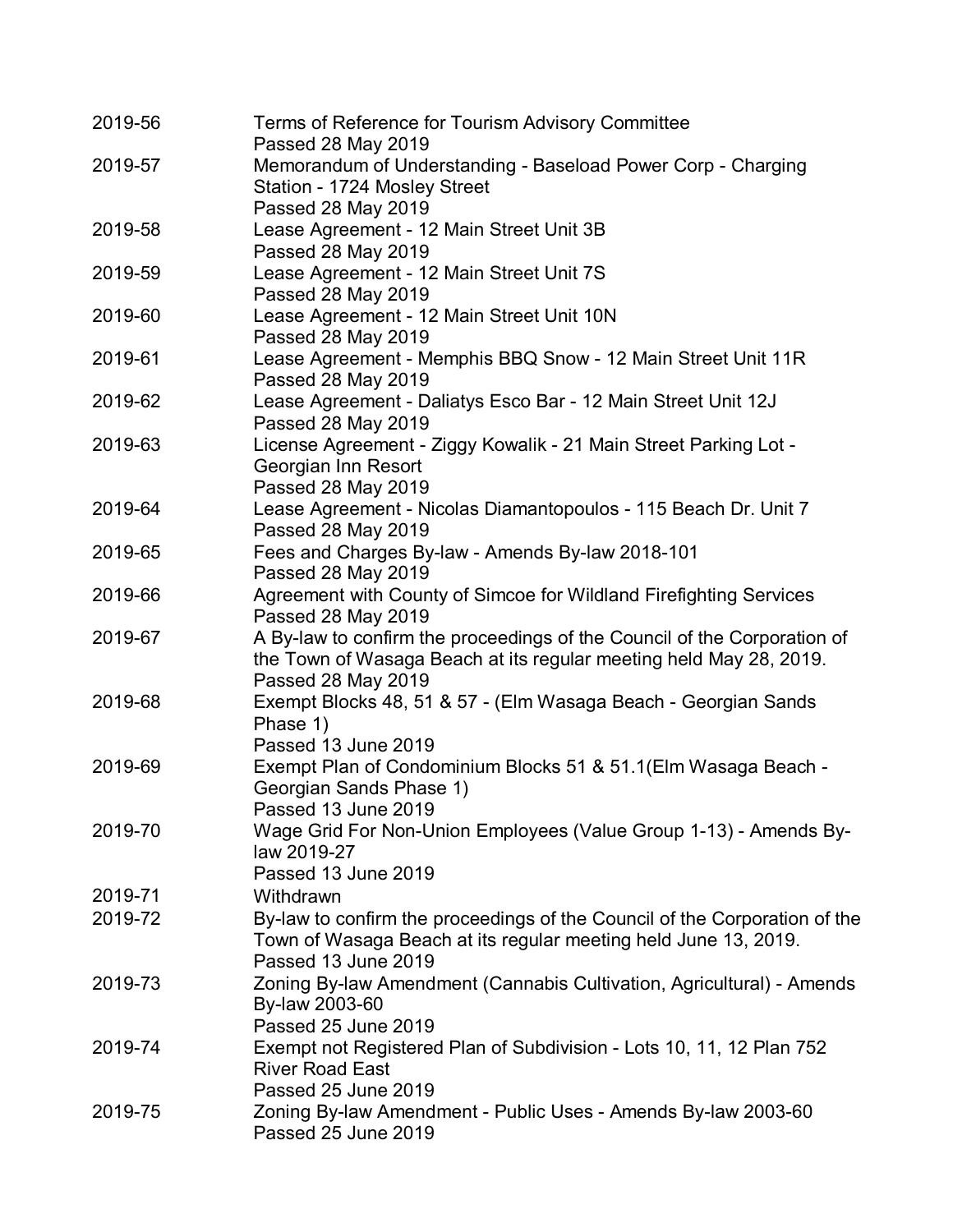| 2019-76 | Exempt Lot 1 and 2 on Registered Plan 804 Part Lot Control<br>(Campagnolo Holdings Inc.)<br>Passed 25 June 2019                                                      |
|---------|----------------------------------------------------------------------------------------------------------------------------------------------------------------------|
| 2019-77 | Lease Agreement - Fruit Shack - 12 Main Street Unit 1H<br>Passed 25 June 2019                                                                                        |
| 2019-78 | By-law to confirm the proceedings of the Council of the Corporation of the<br>Town of Wasaga Beach at its regular meeting held June 25, 2019.<br>Passed 25 June 2019 |
| 2019-79 | Lease Agreement - Bentley's - 41 Beach Dr. Unit E.<br>Passed 11 July 2019                                                                                            |
| 2019-80 | Indoor Facility Rental Fees for Community Organizations - Repeals By-<br>law 2015-100<br>Passed 11 July 2019                                                         |
| 2019-81 | By-law to confirm the proceedings of the Council of the Corporation of the<br>Town of Wasaga Beach at its regular meeting held July 11, 2019.<br>Passed 11 July 2019 |
| 2019-82 | Tree Cutting By-law - Repeals By-law 2017-71<br>Passed 30 July 2019                                                                                                  |
| 2019-83 | Assume Streets and Services for Trillium Forest North Subdivision (Phase<br>1)<br>Passed 30 July 2019                                                                |
| 2019-84 | Licence of Occupation for the Oakview Woods Park<br>Passed 30 July 2019                                                                                              |
| 2019-85 | Exempt not Registered Plan of Subdivision - Lots 126 & 127 Plan 810,<br>Mosley and 60th Street North<br>Passed 30 July 2019                                          |
| 2019-86 | By-law to confirm the proceedings of the Council of the Corporation of the<br>Town of Wasaga Beach at its regular meeting held July 30, 2019.<br>Passed 30 July 2019 |
| 2019-87 | New Cemetery Rules and Regulations - Repeals By-law 2012-58<br>Passed 27 August 2019                                                                                 |
| 2019-88 | Fees and Charges By-law Amendment - New Columbarium "Lily - Repeals<br>By-law 2018-101<br>Passed 27 August 2019                                                      |
| 2019-89 | Procedural By-law for Council and Committees - Repeals By-law 2019-25<br>Passed 27 August 2019                                                                       |
| 2019-90 | Zoning By-law Amendment (DAS Development Corp. 88 & 176 Lyons<br>Court, Phase 1) - Amends By-law 2003-60<br>Passed 27 August 2019                                    |
| 2019-91 | Regulate Speed of Traffic in School Zones - Repeals By-law 2009-91 and<br>By-law 2018-76<br>Passed 27 August 2019                                                    |
| 2019-92 | Exempt Part of Blocks 126, 127, 129, 132 and all of Block 133 - (Zancor<br>North Inc. Trillium Forest North Phase 2)<br>Passed 27 August 2019                        |
| 2019-93 | New Stop Signs at Ramblewood Drive at Dennis Drive - Amends By-law<br>81-04<br>Passed 27 August 2019                                                                 |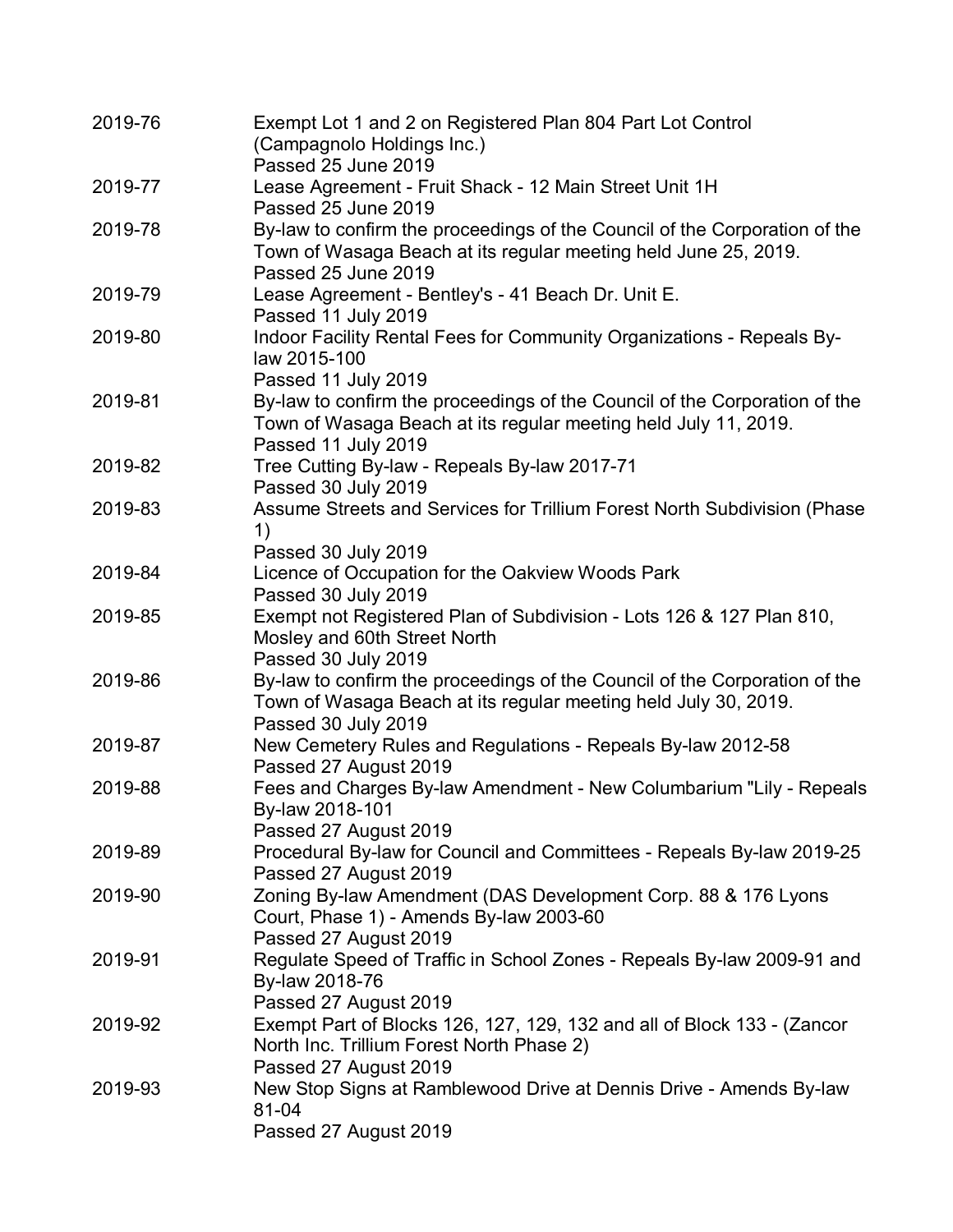| 2019-94  | Agreement - Lake Side Auto Ltd. - 122 24th Street North Parking Lot<br>Passed 27 August 2019                                                                                   |
|----------|--------------------------------------------------------------------------------------------------------------------------------------------------------------------------------|
| 2019-95  | By-law to confirm the proceedings of the Council of the Corporation of the<br>Town of Wasaga Beach at its regular meeting held August 27, 2019.<br>Passed 27 August 2019       |
| 2019-96  | Exempt Lands from Part Lot Control Blocks 124 and 130 (Zancor North<br>Inc. - Trillium Forest North Phase 2)<br>Passed 24 September 2019                                       |
| 2019-97  | Parking Standards for Public Service Facilities<br>Passed 24 September 2019                                                                                                    |
| 2019-98  | Purchase Agreement - Kyle Henry Lawson Refuse - 2041 Klondike Park<br>Road<br>Passed 24 September 2019                                                                         |
| 2019-99  | Appointment of Intern Building Inspector - Simon Lohoar<br>Passed 24 September 2019                                                                                            |
| 2019-100 | Lease Agreement with Baseload Power Corp at 1724 Mosley Street<br>Passed 16 September 2019                                                                                     |
| 2019-101 | Unexecuted Lease Agreements - Repeals By-law 2019-44, By-law 2019-<br>58, By-law 2019-59 and By-law 2019-60<br>Passed 24 September 2019                                        |
| 2019-102 | By-law to confirm the proceedings of the Council of the Corporation of the<br>Town of Wasaga Beach at its regular meeting held September 24, 2019.<br>Passed 24 September 2019 |
| 2019-103 | Permit Use of ATV's on Municipal Roads<br>Passed 29 October 2019                                                                                                               |
| 2019-104 | Lease Agreement - Gilles Mechaly - 47 Beach Drive, Unit G<br>Passed 29 October 2019                                                                                            |
| 2019-105 | Historical Advisory Committee Establishment - Repeal By-law 2012-47<br>Passed 29 October 2019                                                                                  |
| 2019-106 | Policy for Electricity Board of Directors Remuneration<br>Passed 29 October 2019                                                                                               |
| 2019-107 | By-law to confirm the proceedings of the Council of the Corporation of the<br>Town of Wasaga Beach at its regular meeting held October 29, 2019.<br>Passed 29 October 2019     |
| 2019-108 | Purchase Agreement - Tru-Star Development Inc. - 544 River Road West<br>Passed 05 November 2019                                                                                |
| 2019-109 | By-law to confirm the proceedings of the Council of the Corporation of the<br>Town of Wasaga Beach at its special meeting held November 5, 2019.<br>Passed 05 November 2019    |
| 2019-110 | Mandatory Pre-Consultation Prior to the Submission of Development<br>Applications<br>Passed 26 November 2019                                                                   |
| 2019-111 | Zoning By-law Amendment (2252579 Ontario Inc. - 304 Main Street) -<br>Amends By-law 2003-60<br>Passed 26 November 2019                                                         |
| 2019-112 | Zoning By-law Amendment (Approval Pending) (2252579 Ontario Inc. -<br>304 Main Street0 - Amends By-law 2003-60<br>Passed 26 November 2019                                      |